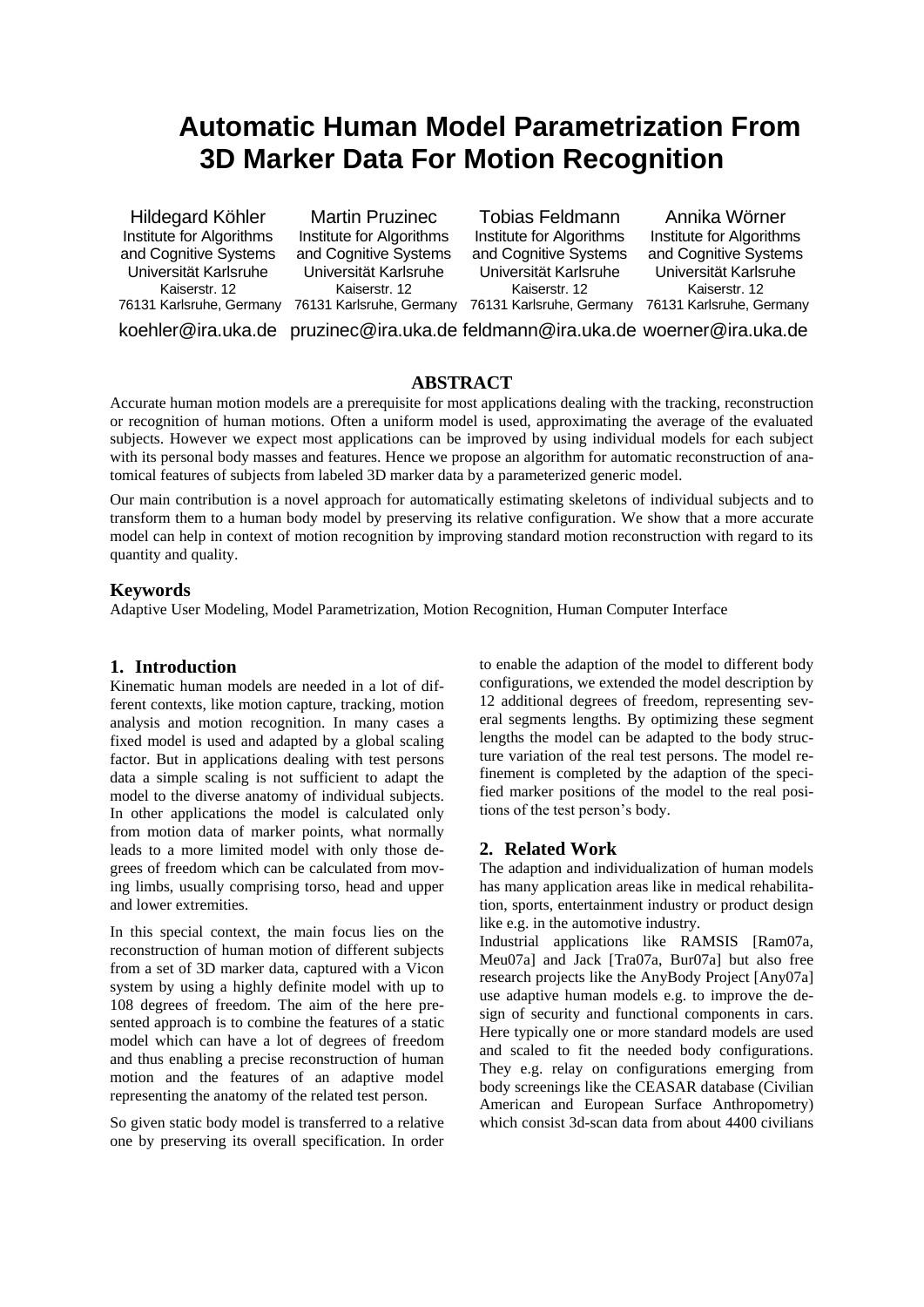to get the opportunity for creating realistic models with a minimum of parameters [Seo03a, Azo05a].

Another approach to adaptive modeling can be found in the domain of estimating joint position from 3D marker data. A general approach to create a fully adapted human figure by combining a local technique based on relative marker trajectories and a global optimization of a skeleton model can be found in [Sil98a]. In the research of [Zha03a] a method for locating elbow and shoulder joint center from a reduced set of markers is analyzed. The method uses an optimization algorithm proposed in [Nus00a]. In [Cer06a] four selected pose estimators, a geometrical method, a SVD-based method, and the Pointer Cluster Technique (PCT) in the optimized and non optimized version, were analyzed. The study took into account all sources of errors typically affecting joint kinematics estimation like instrumental errors, soft tissues artifacts and marker dislocation.

#### **3. Model Specification**

The model used for the presented approach is based on the human model of the SFB 588 proposed by [Sim07a], [See05a] and [Ste07a]. The model has a full definition of the human body with a maximum of 108 degrees of freedom.



**Figure 1: Model configuration a) shows the model segments as described in the overview and model configuration b) shows the extended degrees of freedom**

For the presented approach it has been reduced to 35 body segments with 34 body joints, 44 degrees of

freedom and 29 defined marker points. Figure 1 shows the configuration of the model segments. The left side of the model shown in Figure 1is not named, but is identically to the right side with only changing the nomenclature index of the segments.

The model definition is realized as a tree structure starting from the pelvis segment. The upper body starts from there with the lumbar structure which branches out to the thorax segment and the left and right sternoclavicular which are connected to the upper extremities. The lower extremities, starting with the left and right hip segment are connected to the pelvis too.

| Segment                 | Translation    | Rotation          |
|-------------------------|----------------|-------------------|
| ground                  | 'torso_TX';    | 'lower_torso_TX'; |
|                         | 'torso_TY';    | 'lower_torso_TY'; |
|                         | 'torso_TZ'     | 'lower_torso_TZ'  |
| pelvis                  |                | 'lumbar_pitch';   |
|                         |                | 'lumbar_roll';    |
| lumbar                  |                | 'thorax roll';    |
|                         |                | 'thorax_yaw';     |
|                         |                | 'thorax_pitch'    |
| lumbar1                 | 'thorax_TY'    |                   |
| thorax                  |                | 'neck_pitch';     |
|                         |                | 'neck roll'       |
| cervix                  | 'skull TY'     | ['skull_pitch';   |
|                         |                | 'skull_roll';     |
|                         |                | 'skull_yaw']      |
| sternocla-<br>vicular_r | 'clav_r_TY'    |                   |
|                         |                |                   |
| clavicu-<br>$lar_r$     |                |                   |
| scapula_r               |                | 'arm_add_r';      |
|                         |                | 'arm flex r';     |
|                         |                | 'arm_rot_r'       |
| humerus r               | 'ulan_r_TY'    |                   |
| elbow r                 |                | 'elbow_flex_r'    |
| ulna r                  |                | 'pro_sup_r'       |
| radius r                | $\overline{a}$ | 'wrist flex r'    |
| wflex r                 |                | 'wrist_dev_r'     |
| hip_r                   | 'femur_r_T     | 'hip_flex_r';     |
|                         | Z'             | 'hip_add_r';      |
|                         |                | 'hip_rot_r'       |
| femur_r                 | 'tibia_r_TY'   | 'knee flex r'     |
| tibia_r                 | 'talus_r_TY'   | 'ankle_flex_r'    |
| talus r                 |                | 'subt_angle_r'    |

The overall degrees of freedom of model specification are listed by indicating the segment and its re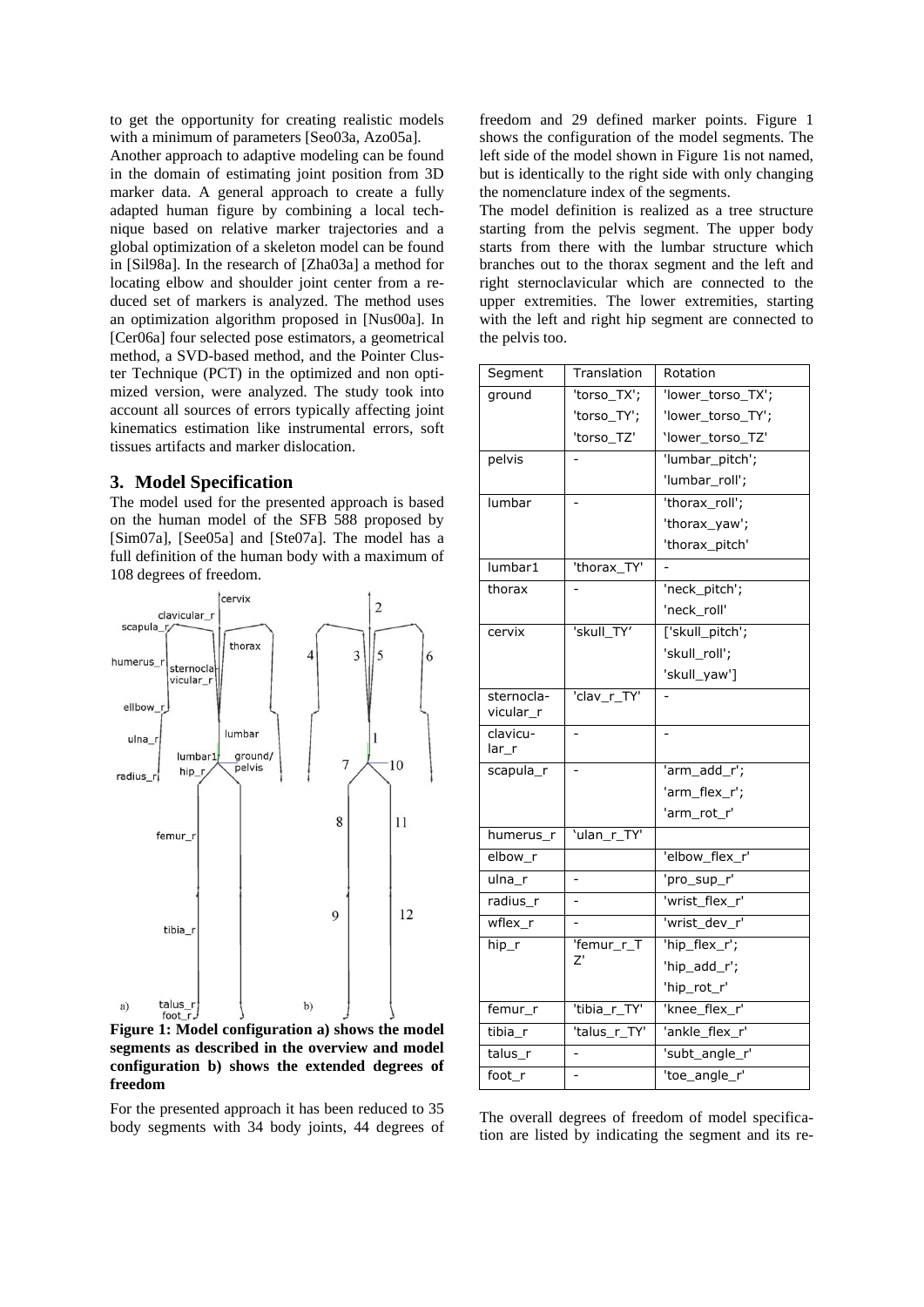lated degrees of freedom. Because of the symmetry of the model, only the right side is named and described here. The left side is build identically with only changing the nomenclature of the segments and degrees of freedom.

To adapt the model the original specification is extended by 12 additional degrees of freedom, defining individual segment lengths of the test person, as the can be seen in figure 1. They represent the following connections:

- Lumbar and thorax the connection between L3 and T10 over the y-axis to adjust the overall height of the upper body (1)
- Cervix and skull the connection between C3 and the skull base over the y-axis to adjust the neck (2)
- Thorax and right clavicle the connection between T10 and the right sternoclavicular over the y-axis to adjust the upper body height (3)
- Right humerus and ulna the connection between right shoulder and elbow over the y-axis to adjust the length of the upper arm (4)
- Thorax and left clavicle the connection between T10 and the left sternoclavicular over the y-axis to adjust the upper body height (5)
- Left humerus and ulna the connection between left shoulder and elbow over the y-axis to adjust the length of the upper arm (6)
- Pelvis and right femur the connection between the pelvis and the right hip joint over the z-axis to adjust the pelvis width (7)
- Pelvis and left femur the connection between the pelvis and the left hip joint over the z-axis to adjust the pelvis width (8)
- Right femur and tibia the connection between right hip joint and knee joint over the y-axis to adjust the right thigh length (9)
- Right tibia and talus the connection between right knee joint and foot ankle over the y-axis to adjust the right lower leg length (10)
- Left femur and tibia the connection between left hip joint and knee joint over the y-axis to adjust the right thigh length (11)
- Left tibia and talus the connection between left knee joint and foot ankle over the y-axis to adjust the left lower leg length (12)

The model misses the adjustment of the lower arm length because in this special case there were no markers in this region. So, an adjustment would not be necessary. The joint angles as well as the segments lengths are approximated to the real marker data by an optimization algorithm in order to find the best fitting configuration for the model with respect to the given marker positions.

Second, the new absolute position from the marker to the related joint center is estimated. The deviation of the real marker position to the new reconstructed marker position is calculated over a given number of frames and the mean deviation is calculated. Than this mean deviation is added to the relative marker position defined in the model description.

## **4. Algorithmic approach**

The implementation is based on the simulation frame work by Seemann et al. [See05a]. The model itself consists of the described set of body segments which are connected by joint elements representing the related degrees of freedom in human anatomy. The marker points are defined relative to the joint and segment positions. Usually, the motion of a test person is reconstructed by optimizing the degrees of freedom of the overall model to find the best fitting pose for the actual marker positions.

For the presented approach, the set of degrees of freedom, which usually represent the human joints, has been extended by the defined segments. The optimization includes not only possible joint angle configurations but also the defined segments lengths.. By this the model is adapted to the real body structure of the test person. This adaption can be done for every frame as well as for an initial sequence to determine the overall configuration.

The optimization is done using the Matlab implementation of the interior-reflective Newton method [Col96a]. Using this method the required number of iterations grows only very slow at increasing dimensions. While incorporating upper and lower boundaries, it allows integrating the limits of joint angles. It is guaranteed that the optimization algorithm produces only strictly feasible iterates in the bounded region. A reflective transformation is used to maintain this feasibility. To gain second order convergence a Newton system is used. By integrating an affine scaling transformation as part of the mapping function, a global convergence is achieved.

Then, the marker configuration of the model must be adapted to the marker positions of the test person. Even if the marker positions are associated to anatomical landmarks, it is not possible to define the exact point for every marker in advance because the overall marker positions can change from one capture session to another. To adjust the marker position for any session, we introduced a correction parameter for every marker, which describes the deviation of the marker from the reconstructed configuration. The deviation is calculated as the mean value of the distance of the measured and the reconstructed marker position. By adding the correction factor of every marker to the overall model, the reconstruction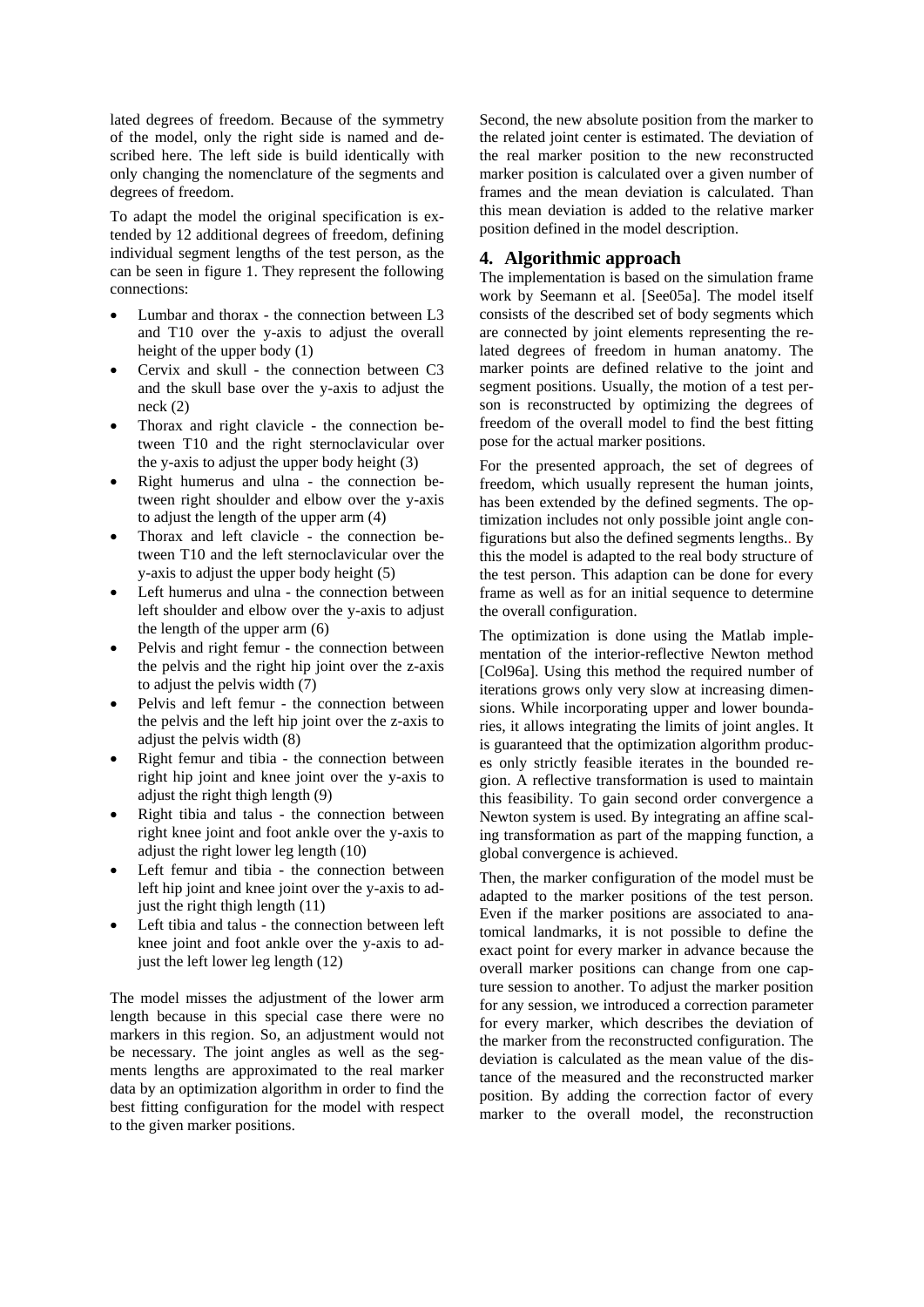

**Figure 2: Example for a motion sequence of a pointing gesture. The sequence shows reconstruction results of the frames nr. 1, nr. 65, nr. 73, nr. 97, nr. 104, nr. 120, nr. 153, nr. 172 and nr. 197 (last frame)**

becomes much more accurate and results in a realistic estimation of the test person´s body structure.

#### **5. Evaluation/Results**

The evaluation is done with respect to different aspects of motion reconstruction. As there is no ground truth for the joint angle configuration of a certain pose we have to define indirect criterions to measure the overall accuracy of the joint angle reconstruction of a pose.

In the manual inspection the motion of the reconstructed joint angle figure is compared with the related video sequence to determine wrong pose estimations. In order to evaluate the poses of the original static model as well of the adaptive model we animated several motion sequences of pointing gestures (Figure 2) in order to compare the reconstructed motion to the one of the video sequence. In Figure 3 the test person was smaller than the original model. As a result, the joints of the static model tend to bend in order to adapt to a specific height. The first image shows the test person standing upright. The pose of



**Figure 3: Test person and its pose, reconstructed with the original static model (middle) and the adaptive model (right).**

the static model shown in the second image is compensating the incorrect height by bending the knee and thorax joint. In the adapted model pose, the related joint are straight, what corresponds to the test persons pose.

This effect can also be seen in Figure 4 regarding the gradient of the knee flexion during a sequence, where the test person stands still. In the reconstruction with a fixed model, the knee joint flexion angle is much higher compared to the knee flexion reconstructed with the adaptive model.

As there is no absolute criterion for the statistical evaluation of the joint angles, there are two indirect components, which can be seen as indicator for the correctness of motion reconstruction.

First, it can be assumed that a reconstructed pose is more accurate the better the reconstructed marker points match the real marker positions. Assuming a perfect reconstruction of the pose with an ideal model, the gap between the reconstructed and the captured marker points would be zero.

The second criterion is based on the fact that human motion follows specific constrains like energy minimization and continuous speed and path adaption. This fact can hold as a criterion for the motion reconstruction because in a natural human motion the first and second derivate of the joint angle trajectories are continuous as long as no external forces were involved in the motion.



**Figure 4: Joint angle trajectory of the right knee flexion reconstructed by a static and adaptive model.**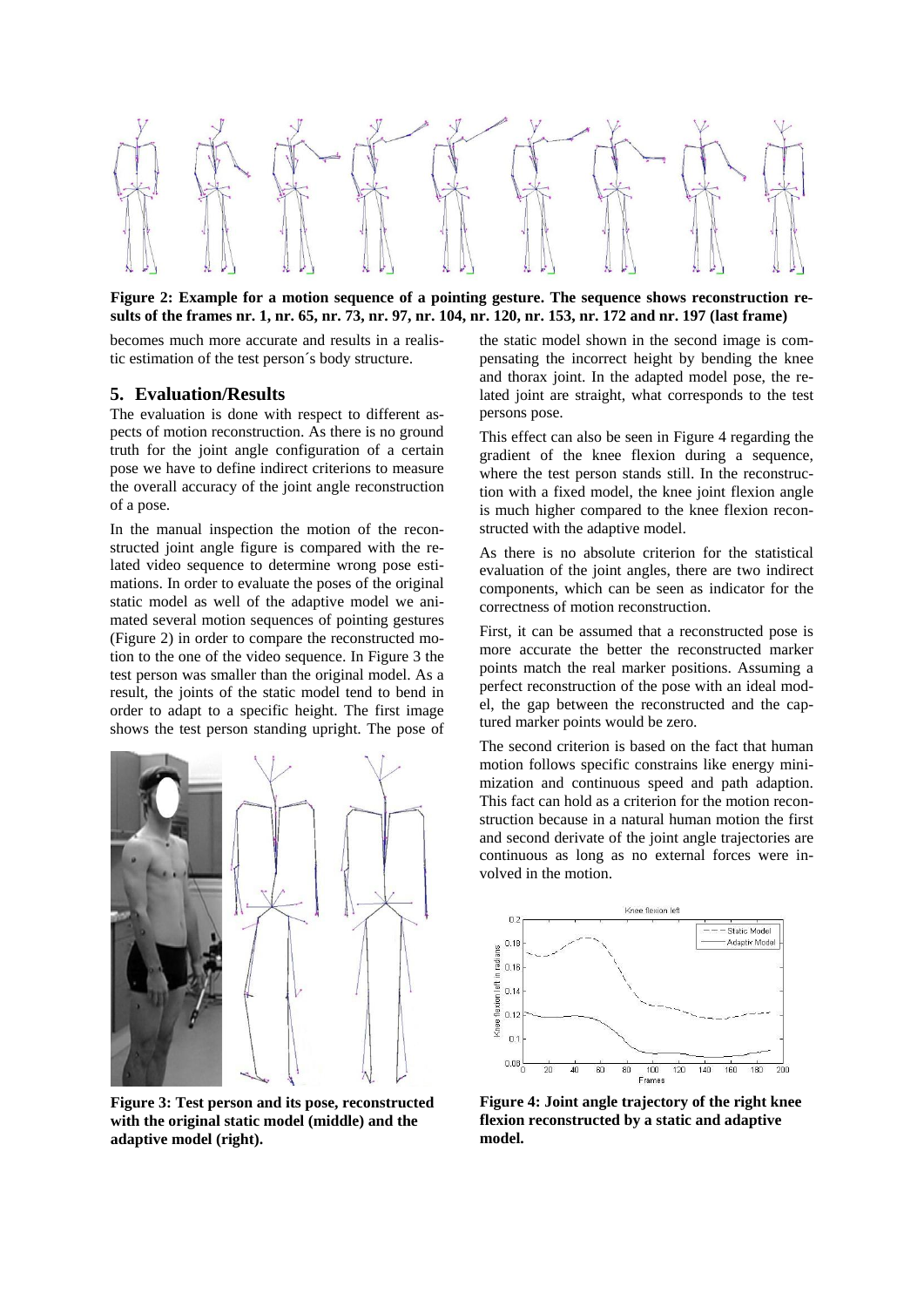

#### **Figure 5: Pelvis configuration reconstructed with the original static model (left), an adapted model (middle) and the adaptive model (right)**

Contrary to this a bad reconstruction causes discontinuities in the joint angle trajectories. If the reconstructed joint angle does no longer fit the actual pose, it needs to change significantly from one frame to another because the optimization becomes so unspecific that another pose seems to fit the model better than the older one. So we can assume that peaks in the first and second derivate of joint angle trajectories give a good indication of an inaccurate reconstruction.

To evaluate the proposed adaptive model the two defined criterions were evaluated with 380 motion sequences of pointing gestures of 19 different test persons with meanly 200 frames per sequence. First we evaluated the distance between the captured data and marker data reconstructed with the original static model, reconstructed with a static model which has been initialized with adapted model data and reconstructed with a model where the segments lengths has been adapted for every frame. As apparent in Figure 5, the gap between the original marker position  $A_{org}$  and the reconstructed marker position  $A_{con}$ can become very large by using the static model compared to the adaptive one.

It can be seen in Figure 6 that this holds for all test sequences. The overall distance of the reconstructed marker positions becomes smaller, if no rigid body segments are used.

Second, the overall discontinuities in the reconstruction of the joint angle gradients were evaluated. Here it is easy to see, that especially for the adaptive mod-



**Figure 6: Mean distance of marker position reconstructed with the original static model, an adapted model and the adaptive model from captured marker positions.**

el there are less peaks (overall count 4) then for either the original static model (overall count 18) or for the adapted static model (overall count 10).

The quantitative analysis has been evaluated on a quad-core Intel PC with 4 GB ram. The mean calculation time per frame is slightly higher for the original static model (0.0622 sec/frame) than for the initially adapted model (0.0568 sec/frame) and the full adaptive model (0.0473 sec/frame) with 12 additional degrees of freedom. The mean runtime performance for all sequences is shown in Figure 7. The additional time for the original static model can be explained by the fact that more iterations are needed to find the best possible pose. The better runtime performance of the full adaptive model with 12 additional degrees of freedom can be explained by the fact that the higher dimension space allows a better overall adaption of the marker points. So the overall number of iterations declines.

#### **6. Conclusion**

We showed that it is possible to transfer a given static body model to a relative one by preserving its overall specification. We adapted the model to 19 test persons in order to gain better motion reconstructions compared to a static model. We showed that such a model can help to improve motion reconstruction in both ways, quantitatively and qualitatively. We found the interior-reflective Newton optimization strategy suitable for large scale nonlinear problems, enabling the solving of fitting problems with high accuracy in an efficient way.

An interesting effect has been shown by not just using the optimization of segments lengths for an initial frame sequence, but during the complete motion sequence, based on the idea that the human body is more a flexible than a rigid structure. So the single elements and joints can be stretched for over certain distances. The deviation of the single segments can help to simulate this stretching effect. The lower



**Figure 7: Mean runtime indicating the mean seconds per frame needed for the reconstruction with the original static model, an initially adapted model and the fully adaptive model.**